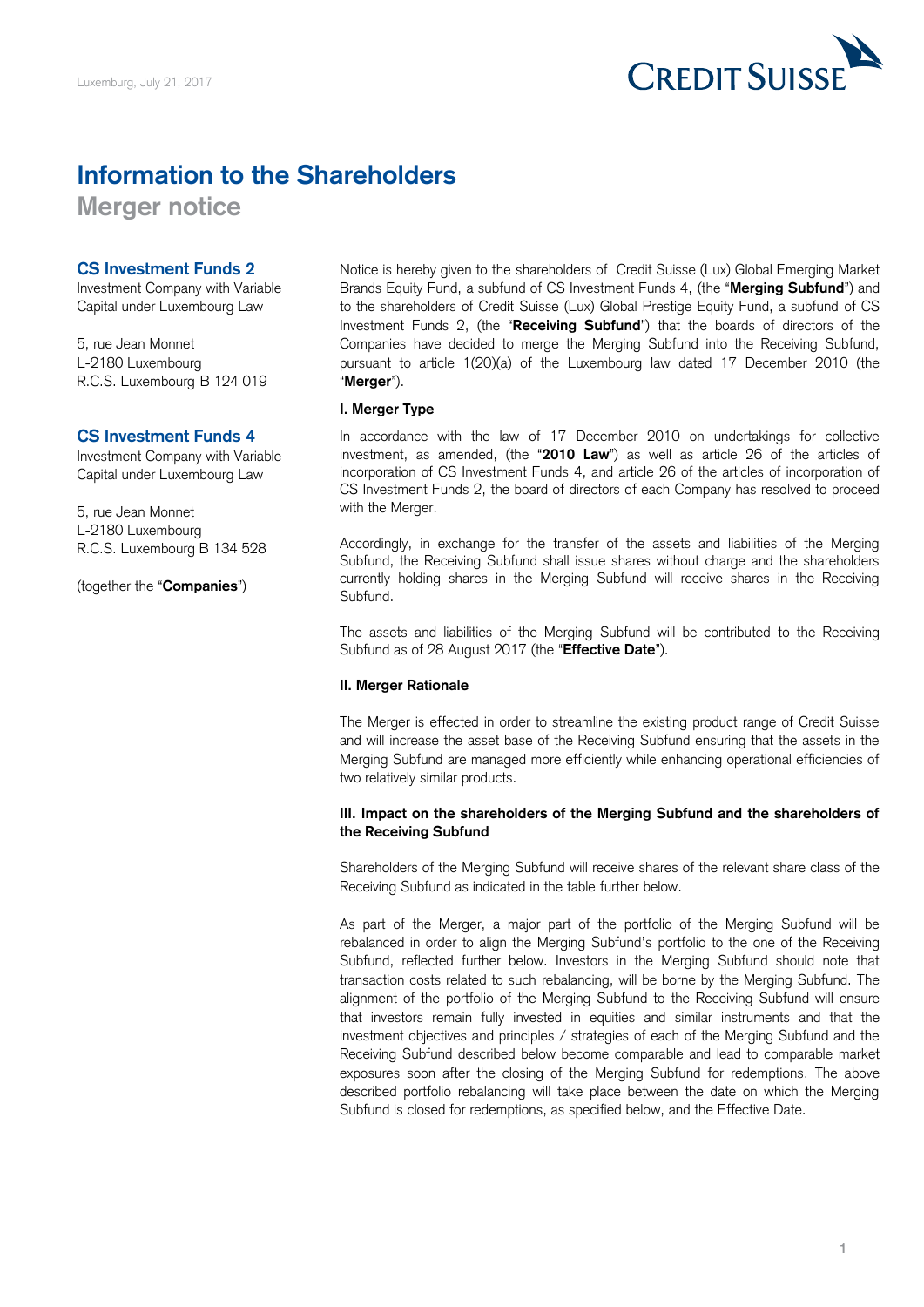

| <b>Merging Subfund</b><br>CS Investment Funds 4 - Credit Suisse (Lux) Global Emerging Market Brands Equity<br>Fund |                  |                    |                            |                                                    |                                     |                    |                                              | <b>Receiving Subfund</b><br>CS Investment Funds 2 - Credit Suisse (Lux) Global Prestige Equity Fund |                  |                    |                            |                                                    |                                          |                    |                                              |
|--------------------------------------------------------------------------------------------------------------------|------------------|--------------------|----------------------------|----------------------------------------------------|-------------------------------------|--------------------|----------------------------------------------|-----------------------------------------------------------------------------------------------------|------------------|--------------------|----------------------------|----------------------------------------------------|------------------------------------------|--------------------|----------------------------------------------|
| Share<br>class                                                                                                     | <b>ISIN</b>      | Minimum<br>Holding | Maximum<br>Sales<br>Charge | Maximum<br>Adjustment<br>of the Net<br>Asset Value | Maximum<br>Management<br>Fee (p.a.) | Ongoing<br>Charges | Synthetic<br>Risk and<br>Reward<br>Indicator | Share class                                                                                         | <b>ISIN</b>      | Minimum<br>Holding | Maximum<br>Sales<br>Charge | Maximum<br>Adjustment<br>of the Net<br>Asset Value | Maximum<br>Managemen<br>$t$ Fee $(p.a.)$ | Ongoing<br>Charges | Synthetic<br>Risk and<br>Reward<br>Indicator |
| <b>BUSD</b>                                                                                                        | LU0522191<br>245 | n/a                | 5.00%                      |                                                    | 1.92%                               | 2.37%              | 6                                            | <b>BUSD</b>                                                                                         | LU11938610<br>17 | n/a                | 5.00%                      |                                                    | 1.92%                                    | 2.20%              | 5                                            |
| <b>BH EUR</b>                                                                                                      | LU0522192<br>136 | n/a                | 5.00%                      |                                                    | 1.92%                               | 2.32%              | 6                                            | <b>B EUR</b>                                                                                        | LU11938609<br>85 | n/a                | 5.00%                      |                                                    | 1.92%                                    | 2.20%              | 5                                            |
| <b>BH GBP</b>                                                                                                      | LU0554857<br>044 | n/a                | 5.00%                      |                                                    | 1.92%                               | 2.32%              | 6                                            | <b>B EUR</b>                                                                                        | LU11938609<br>85 | n/a                | 5.00%                      |                                                    | 1.92%                                    | 2.20%              | 5                                            |
| BH CHF                                                                                                             | LU0522192<br>300 | n/a                | 5.00%                      |                                                    | 1.92%                               | 2.32%              | 6                                            | BH CHF                                                                                              | LU11938611<br>08 | n/a                | 5.00%                      |                                                    | 1.92%                                    | 2.20%              | 5                                            |
| EB USD                                                                                                             | LU0522191<br>674 | n/a                | 3.00%                      | 2.00%                                              | 0.70%                               | 0.23%              | 6                                            | EB EUR                                                                                              | LU11938614<br>47 | n/a                | 3.00%                      | 2.00%                                              | 0.90%                                    | 1.15%              | 5                                            |
| <b>IB USD</b>                                                                                                      | LU0522191<br>757 | 500,000            | 3.00%                      |                                                    | 0.70%                               | 1.06%              | 6                                            | <b>IB EUR</b>                                                                                       | LU11938617<br>93 | 500,000            | 3.00%                      |                                                    | 0.90%                                    | 1.18%              | 5                                            |
| <b>IBH EUR</b>                                                                                                     | LU0522192<br>482 | 500,000            | 3.00%                      |                                                    | 0.70%                               | 1.13%              | 6                                            | <b>IB EUR</b>                                                                                       | LU11938617<br>93 | 500,000            | 3.00%                      |                                                    | 0.90%                                    | 1.18%              | 5                                            |
| UB USD                                                                                                             | LU1144421<br>432 | n/a                | 5.00%                      |                                                    | 1.50%                               | 1.60%              | 6                                            | <b>UB EUR</b>                                                                                       | LU11985644<br>26 | n/a                | 5.00%                      |                                                    | 1.50%                                    | 1.45%              | 5                                            |
| <b>UBH EUR</b>                                                                                                     | LU1144421<br>606 | n/a                | 5.00%                      |                                                    | 1.50%                               | 1.66%              | 6                                            | <b>UB EUR</b>                                                                                       | LU11985644<br>26 | n/a                | 5.00%                      |                                                    | 1.50%                                    | 1.45%              | 5                                            |
| UBH CHF                                                                                                            | LU1144421<br>515 | n/a                | 5.00%                      |                                                    | 1.50%                               | 1.59%              | 6                                            | UBH CHF                                                                                             | LU11985646<br>99 | n/a                | 5.00%                      |                                                    | 1.50%                                    | 1.45%              | 5                                            |

The following table illustrates the similarities and the differences between the investment objectives and principles of the Merging Subfund and the Receiving Subfund:

| Investment objectives, principles and strategy                                                                                                                                                                                                                                                                                                                                                                                        |                                                                                                                                                                                                                                                                                              |  |  |  |  |
|---------------------------------------------------------------------------------------------------------------------------------------------------------------------------------------------------------------------------------------------------------------------------------------------------------------------------------------------------------------------------------------------------------------------------------------|----------------------------------------------------------------------------------------------------------------------------------------------------------------------------------------------------------------------------------------------------------------------------------------------|--|--|--|--|
| <b>Merging Subfund</b><br>CS Investment Funds 4 - Credit Suisse (Lux) Global Emerging Market Brands Equity<br><b>Fund</b>                                                                                                                                                                                                                                                                                                             | <b>Receiving Subfund</b><br>CS Investment Funds 2 - Credit Suisse (Lux) Global Prestige Equity Fund                                                                                                                                                                                          |  |  |  |  |
| <b>Investment Objective</b><br>The objective of the Subfund is to achieve long-term capital growth, while maintaining an<br>adequate diversification of risks, by investing in a portfolio of equity securities mainly issued by<br>companies providing consumer goods or services to global emerging market consumers. The<br>Subfund may also aim to obtain exposure to other strategies commonly used by managed futures<br>funds. | <b>Investment Objective</b><br>The objective of the Subfund is to achieve the highest possible return in EURO (Reference<br>Currency), while taking due account of the principle of risk diversification, the security of the<br>capital invested, and the liquidity of the invested assets. |  |  |  |  |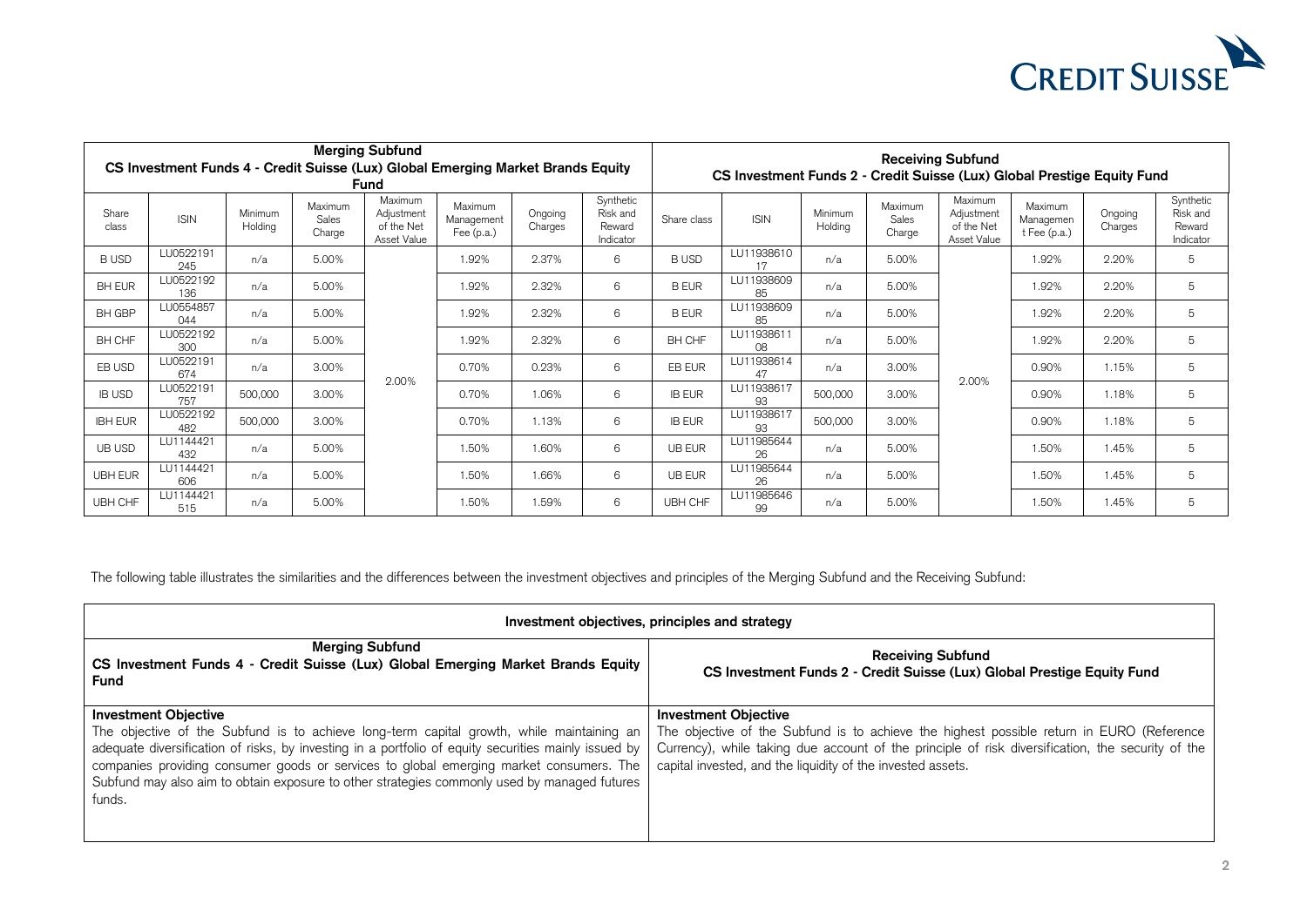| <b>Investment Principles</b>                                                                                                                                                                                                                                                                                                                                                                                                                                                                                                                                                                                                                                                                                                                                                                                                                                                                                                                                                                                                                                                                                                                                                                                                                                                                                                                                                                                                                                                                                                                                                                                                                                                                                                                                                                                  | <b>Investment Principles</b>                                                                                                                                                                                                                                                                                                                                                                                                                                                                                                                                                                                                                                                                                                                                                                                                                                                                                                                                                                                                                                                                                                                                                                                                             |
|---------------------------------------------------------------------------------------------------------------------------------------------------------------------------------------------------------------------------------------------------------------------------------------------------------------------------------------------------------------------------------------------------------------------------------------------------------------------------------------------------------------------------------------------------------------------------------------------------------------------------------------------------------------------------------------------------------------------------------------------------------------------------------------------------------------------------------------------------------------------------------------------------------------------------------------------------------------------------------------------------------------------------------------------------------------------------------------------------------------------------------------------------------------------------------------------------------------------------------------------------------------------------------------------------------------------------------------------------------------------------------------------------------------------------------------------------------------------------------------------------------------------------------------------------------------------------------------------------------------------------------------------------------------------------------------------------------------------------------------------------------------------------------------------------------------|------------------------------------------------------------------------------------------------------------------------------------------------------------------------------------------------------------------------------------------------------------------------------------------------------------------------------------------------------------------------------------------------------------------------------------------------------------------------------------------------------------------------------------------------------------------------------------------------------------------------------------------------------------------------------------------------------------------------------------------------------------------------------------------------------------------------------------------------------------------------------------------------------------------------------------------------------------------------------------------------------------------------------------------------------------------------------------------------------------------------------------------------------------------------------------------------------------------------------------------|
| To achieve the investment objective, the Subfund's assets are predominantly invested in equities                                                                                                                                                                                                                                                                                                                                                                                                                                                                                                                                                                                                                                                                                                                                                                                                                                                                                                                                                                                                                                                                                                                                                                                                                                                                                                                                                                                                                                                                                                                                                                                                                                                                                                              | At least two-thirds of this Subfund's assets are invested worldwide in companies offering luxury                                                                                                                                                                                                                                                                                                                                                                                                                                                                                                                                                                                                                                                                                                                                                                                                                                                                                                                                                                                                                                                                                                                                         |
| and similar instruments (including ADRs and GDRs) issued by companies which are domiciled or                                                                                                                                                                                                                                                                                                                                                                                                                                                                                                                                                                                                                                                                                                                                                                                                                                                                                                                                                                                                                                                                                                                                                                                                                                                                                                                                                                                                                                                                                                                                                                                                                                                                                                                  | and prestige products or services.                                                                                                                                                                                                                                                                                                                                                                                                                                                                                                                                                                                                                                                                                                                                                                                                                                                                                                                                                                                                                                                                                                                                                                                                       |
| having their registered office in or carrying out the bulk of their business activities in global                                                                                                                                                                                                                                                                                                                                                                                                                                                                                                                                                                                                                                                                                                                                                                                                                                                                                                                                                                                                                                                                                                                                                                                                                                                                                                                                                                                                                                                                                                                                                                                                                                                                                                             | Furthermore, the Subfund may invest in companies which obtain the majority of their revenues by                                                                                                                                                                                                                                                                                                                                                                                                                                                                                                                                                                                                                                                                                                                                                                                                                                                                                                                                                                                                                                                                                                                                          |
| emerging countries, as well as by the ones mainly holding participations in such companies and                                                                                                                                                                                                                                                                                                                                                                                                                                                                                                                                                                                                                                                                                                                                                                                                                                                                                                                                                                                                                                                                                                                                                                                                                                                                                                                                                                                                                                                                                                                                                                                                                                                                                                                | financing the above activities. The Subfund may also invest in emerging markets as defined                                                                                                                                                                                                                                                                                                                                                                                                                                                                                                                                                                                                                                                                                                                                                                                                                                                                                                                                                                                                                                                                                                                                               |
| which are mainly manufacturing and providing goods and services to consumers domiciled in the                                                                                                                                                                                                                                                                                                                                                                                                                                                                                                                                                                                                                                                                                                                                                                                                                                                                                                                                                                                                                                                                                                                                                                                                                                                                                                                                                                                                                                                                                                                                                                                                                                                                                                                 | below under "Risk Information".                                                                                                                                                                                                                                                                                                                                                                                                                                                                                                                                                                                                                                                                                                                                                                                                                                                                                                                                                                                                                                                                                                                                                                                                          |
| emerging markets.                                                                                                                                                                                                                                                                                                                                                                                                                                                                                                                                                                                                                                                                                                                                                                                                                                                                                                                                                                                                                                                                                                                                                                                                                                                                                                                                                                                                                                                                                                                                                                                                                                                                                                                                                                                             | For hedging purposes and in the interest of the efficient management of the portfolio, the                                                                                                                                                                                                                                                                                                                                                                                                                                                                                                                                                                                                                                                                                                                                                                                                                                                                                                                                                                                                                                                                                                                                               |
|                                                                                                                                                                                                                                                                                                                                                                                                                                                                                                                                                                                                                                                                                                                                                                                                                                                                                                                                                                                                                                                                                                                                                                                                                                                                                                                                                                                                                                                                                                                                                                                                                                                                                                                                                                                                               | aforementioned investments may also be effected by way of derivatives, provided the limits set                                                                                                                                                                                                                                                                                                                                                                                                                                                                                                                                                                                                                                                                                                                                                                                                                                                                                                                                                                                                                                                                                                                                           |
| <b>Asset Allocation</b>                                                                                                                                                                                                                                                                                                                                                                                                                                                                                                                                                                                                                                                                                                                                                                                                                                                                                                                                                                                                                                                                                                                                                                                                                                                                                                                                                                                                                                                                                                                                                                                                                                                                                                                                                                                       | out in Chapter 6, "Investment Restrictions" are observed.                                                                                                                                                                                                                                                                                                                                                                                                                                                                                                                                                                                                                                                                                                                                                                                                                                                                                                                                                                                                                                                                                                                                                                                |
| The Subfund shall invest at least 67% of its net assets directly or indirectly in equities and equity-                                                                                                                                                                                                                                                                                                                                                                                                                                                                                                                                                                                                                                                                                                                                                                                                                                                                                                                                                                                                                                                                                                                                                                                                                                                                                                                                                                                                                                                                                                                                                                                                                                                                                                        | In addition, the Subfund may invest up to 15% of their net assets in structured products                                                                                                                                                                                                                                                                                                                                                                                                                                                                                                                                                                                                                                                                                                                                                                                                                                                                                                                                                                                                                                                                                                                                                 |
| type securities according to the principles described above. The remaining part of the Subfund's                                                                                                                                                                                                                                                                                                                                                                                                                                                                                                                                                                                                                                                                                                                                                                                                                                                                                                                                                                                                                                                                                                                                                                                                                                                                                                                                                                                                                                                                                                                                                                                                                                                                                                              | (certificates, notes) on equities, equity-type securities, equity baskets and equity indices that are                                                                                                                                                                                                                                                                                                                                                                                                                                                                                                                                                                                                                                                                                                                                                                                                                                                                                                                                                                                                                                                                                                                                    |
|                                                                                                                                                                                                                                                                                                                                                                                                                                                                                                                                                                                                                                                                                                                                                                                                                                                                                                                                                                                                                                                                                                                                                                                                                                                                                                                                                                                                                                                                                                                                                                                                                                                                                                                                                                                                               | sufficiently liquid and issued by first-class banks (or by issuers that offer investor protection                                                                                                                                                                                                                                                                                                                                                                                                                                                                                                                                                                                                                                                                                                                                                                                                                                                                                                                                                                                                                                                                                                                                        |
|                                                                                                                                                                                                                                                                                                                                                                                                                                                                                                                                                                                                                                                                                                                                                                                                                                                                                                                                                                                                                                                                                                                                                                                                                                                                                                                                                                                                                                                                                                                                                                                                                                                                                                                                                                                                               |                                                                                                                                                                                                                                                                                                                                                                                                                                                                                                                                                                                                                                                                                                                                                                                                                                                                                                                                                                                                                                                                                                                                                                                                                                          |
|                                                                                                                                                                                                                                                                                                                                                                                                                                                                                                                                                                                                                                                                                                                                                                                                                                                                                                                                                                                                                                                                                                                                                                                                                                                                                                                                                                                                                                                                                                                                                                                                                                                                                                                                                                                                               |                                                                                                                                                                                                                                                                                                                                                                                                                                                                                                                                                                                                                                                                                                                                                                                                                                                                                                                                                                                                                                                                                                                                                                                                                                          |
|                                                                                                                                                                                                                                                                                                                                                                                                                                                                                                                                                                                                                                                                                                                                                                                                                                                                                                                                                                                                                                                                                                                                                                                                                                                                                                                                                                                                                                                                                                                                                                                                                                                                                                                                                                                                               |                                                                                                                                                                                                                                                                                                                                                                                                                                                                                                                                                                                                                                                                                                                                                                                                                                                                                                                                                                                                                                                                                                                                                                                                                                          |
|                                                                                                                                                                                                                                                                                                                                                                                                                                                                                                                                                                                                                                                                                                                                                                                                                                                                                                                                                                                                                                                                                                                                                                                                                                                                                                                                                                                                                                                                                                                                                                                                                                                                                                                                                                                                               |                                                                                                                                                                                                                                                                                                                                                                                                                                                                                                                                                                                                                                                                                                                                                                                                                                                                                                                                                                                                                                                                                                                                                                                                                                          |
|                                                                                                                                                                                                                                                                                                                                                                                                                                                                                                                                                                                                                                                                                                                                                                                                                                                                                                                                                                                                                                                                                                                                                                                                                                                                                                                                                                                                                                                                                                                                                                                                                                                                                                                                                                                                               |                                                                                                                                                                                                                                                                                                                                                                                                                                                                                                                                                                                                                                                                                                                                                                                                                                                                                                                                                                                                                                                                                                                                                                                                                                          |
|                                                                                                                                                                                                                                                                                                                                                                                                                                                                                                                                                                                                                                                                                                                                                                                                                                                                                                                                                                                                                                                                                                                                                                                                                                                                                                                                                                                                                                                                                                                                                                                                                                                                                                                                                                                                               |                                                                                                                                                                                                                                                                                                                                                                                                                                                                                                                                                                                                                                                                                                                                                                                                                                                                                                                                                                                                                                                                                                                                                                                                                                          |
|                                                                                                                                                                                                                                                                                                                                                                                                                                                                                                                                                                                                                                                                                                                                                                                                                                                                                                                                                                                                                                                                                                                                                                                                                                                                                                                                                                                                                                                                                                                                                                                                                                                                                                                                                                                                               |                                                                                                                                                                                                                                                                                                                                                                                                                                                                                                                                                                                                                                                                                                                                                                                                                                                                                                                                                                                                                                                                                                                                                                                                                                          |
|                                                                                                                                                                                                                                                                                                                                                                                                                                                                                                                                                                                                                                                                                                                                                                                                                                                                                                                                                                                                                                                                                                                                                                                                                                                                                                                                                                                                                                                                                                                                                                                                                                                                                                                                                                                                               |                                                                                                                                                                                                                                                                                                                                                                                                                                                                                                                                                                                                                                                                                                                                                                                                                                                                                                                                                                                                                                                                                                                                                                                                                                          |
|                                                                                                                                                                                                                                                                                                                                                                                                                                                                                                                                                                                                                                                                                                                                                                                                                                                                                                                                                                                                                                                                                                                                                                                                                                                                                                                                                                                                                                                                                                                                                                                                                                                                                                                                                                                                               |                                                                                                                                                                                                                                                                                                                                                                                                                                                                                                                                                                                                                                                                                                                                                                                                                                                                                                                                                                                                                                                                                                                                                                                                                                          |
|                                                                                                                                                                                                                                                                                                                                                                                                                                                                                                                                                                                                                                                                                                                                                                                                                                                                                                                                                                                                                                                                                                                                                                                                                                                                                                                                                                                                                                                                                                                                                                                                                                                                                                                                                                                                               |                                                                                                                                                                                                                                                                                                                                                                                                                                                                                                                                                                                                                                                                                                                                                                                                                                                                                                                                                                                                                                                                                                                                                                                                                                          |
|                                                                                                                                                                                                                                                                                                                                                                                                                                                                                                                                                                                                                                                                                                                                                                                                                                                                                                                                                                                                                                                                                                                                                                                                                                                                                                                                                                                                                                                                                                                                                                                                                                                                                                                                                                                                               |                                                                                                                                                                                                                                                                                                                                                                                                                                                                                                                                                                                                                                                                                                                                                                                                                                                                                                                                                                                                                                                                                                                                                                                                                                          |
|                                                                                                                                                                                                                                                                                                                                                                                                                                                                                                                                                                                                                                                                                                                                                                                                                                                                                                                                                                                                                                                                                                                                                                                                                                                                                                                                                                                                                                                                                                                                                                                                                                                                                                                                                                                                               |                                                                                                                                                                                                                                                                                                                                                                                                                                                                                                                                                                                                                                                                                                                                                                                                                                                                                                                                                                                                                                                                                                                                                                                                                                          |
|                                                                                                                                                                                                                                                                                                                                                                                                                                                                                                                                                                                                                                                                                                                                                                                                                                                                                                                                                                                                                                                                                                                                                                                                                                                                                                                                                                                                                                                                                                                                                                                                                                                                                                                                                                                                               |                                                                                                                                                                                                                                                                                                                                                                                                                                                                                                                                                                                                                                                                                                                                                                                                                                                                                                                                                                                                                                                                                                                                                                                                                                          |
|                                                                                                                                                                                                                                                                                                                                                                                                                                                                                                                                                                                                                                                                                                                                                                                                                                                                                                                                                                                                                                                                                                                                                                                                                                                                                                                                                                                                                                                                                                                                                                                                                                                                                                                                                                                                               |                                                                                                                                                                                                                                                                                                                                                                                                                                                                                                                                                                                                                                                                                                                                                                                                                                                                                                                                                                                                                                                                                                                                                                                                                                          |
|                                                                                                                                                                                                                                                                                                                                                                                                                                                                                                                                                                                                                                                                                                                                                                                                                                                                                                                                                                                                                                                                                                                                                                                                                                                                                                                                                                                                                                                                                                                                                                                                                                                                                                                                                                                                               |                                                                                                                                                                                                                                                                                                                                                                                                                                                                                                                                                                                                                                                                                                                                                                                                                                                                                                                                                                                                                                                                                                                                                                                                                                          |
|                                                                                                                                                                                                                                                                                                                                                                                                                                                                                                                                                                                                                                                                                                                                                                                                                                                                                                                                                                                                                                                                                                                                                                                                                                                                                                                                                                                                                                                                                                                                                                                                                                                                                                                                                                                                               |                                                                                                                                                                                                                                                                                                                                                                                                                                                                                                                                                                                                                                                                                                                                                                                                                                                                                                                                                                                                                                                                                                                                                                                                                                          |
|                                                                                                                                                                                                                                                                                                                                                                                                                                                                                                                                                                                                                                                                                                                                                                                                                                                                                                                                                                                                                                                                                                                                                                                                                                                                                                                                                                                                                                                                                                                                                                                                                                                                                                                                                                                                               |                                                                                                                                                                                                                                                                                                                                                                                                                                                                                                                                                                                                                                                                                                                                                                                                                                                                                                                                                                                                                                                                                                                                                                                                                                          |
|                                                                                                                                                                                                                                                                                                                                                                                                                                                                                                                                                                                                                                                                                                                                                                                                                                                                                                                                                                                                                                                                                                                                                                                                                                                                                                                                                                                                                                                                                                                                                                                                                                                                                                                                                                                                               |                                                                                                                                                                                                                                                                                                                                                                                                                                                                                                                                                                                                                                                                                                                                                                                                                                                                                                                                                                                                                                                                                                                                                                                                                                          |
|                                                                                                                                                                                                                                                                                                                                                                                                                                                                                                                                                                                                                                                                                                                                                                                                                                                                                                                                                                                                                                                                                                                                                                                                                                                                                                                                                                                                                                                                                                                                                                                                                                                                                                                                                                                                               |                                                                                                                                                                                                                                                                                                                                                                                                                                                                                                                                                                                                                                                                                                                                                                                                                                                                                                                                                                                                                                                                                                                                                                                                                                          |
| portfolio may be invested in fixed income and investment instruments giving exposure to real<br>estate or commodities including precious metals ("alternative asset classes") or held in form of<br>liquid assets. If the exposure on alternative asset classes is to be achieved via derivatives, this<br>must be done using derivatives which have a financial index as their underlying.<br>Liquid assets may within the limits set forth in Chapter 6, "Investment Restrictions", be invested<br>in money market instruments admitted to or dealt in on a regulated market, in the official foreign<br>exchange market or in callable deposits at credit institutions provided the term to maturity does<br>not exceed twelve months. The liquid assets, together with debt instruments which generate<br>interest income within the meaning of EU Directive 2003/48/EC, may not exceed 25% of the<br>Subfund.<br><b>Investment Instruments</b><br>To achieve its investment objective, the Subfund may, subject to the aforementioned investment<br>principles, use any of the instruments listed in section 1 of Chapter 6, "Investment Restrictions",<br>irrespective of currency but in accordance with the principle of risk diversification; these may<br>include, but not be limited to, the instruments specified below: Equities or equity-type securities:<br>at least 67% of the Subfund's net assets; Bonds, notes, similar fixed- or variable-income<br>securities (including convertible bonds, convertible notes, warrant bonds and warrants on<br>securities as well as warrants of public, private and semiprivate issuers which are domiciled in a<br>country belonging to the Organisation for Economic Cooperation and Development (OECD)): up<br>to 33% of the Subfund's net assets. | comparable to that provided by first-class banks). These structured products must qualify as<br>securities pursuant to Art. 41 of the Law of December 17, 2010. These structured products<br>must be valued regularly and transparently on the basis of independent sources. Structured<br>products must not entail any leverage effect. As well as satisfying the regulations on risk<br>spreading, the equity baskets and equity indices must be sufficiently diversified.<br>Furthermore, to hedge currency risks and to gear its assets to one or more other currencies, the<br>Subfund may enter into forward foreign exchange and other currency derivatives in accordance<br>with section 3 of Chapter 6, "Investment Restrictions".<br>The indices on which such derivatives are based shall be chosen in accordance with Art. 9 of the<br>Grand-Ducal Decree of February 8, 2008.<br>Liquid assets held by this Subfund in the form of sight and time deposits, together with debt<br>instruments which generate interest income within the meaning of EU directive 2003/48/EC and<br>UCITS which themselves invest in short-term time deposits and money market instruments may<br>not exceed 25% of the Subfund's net assets. |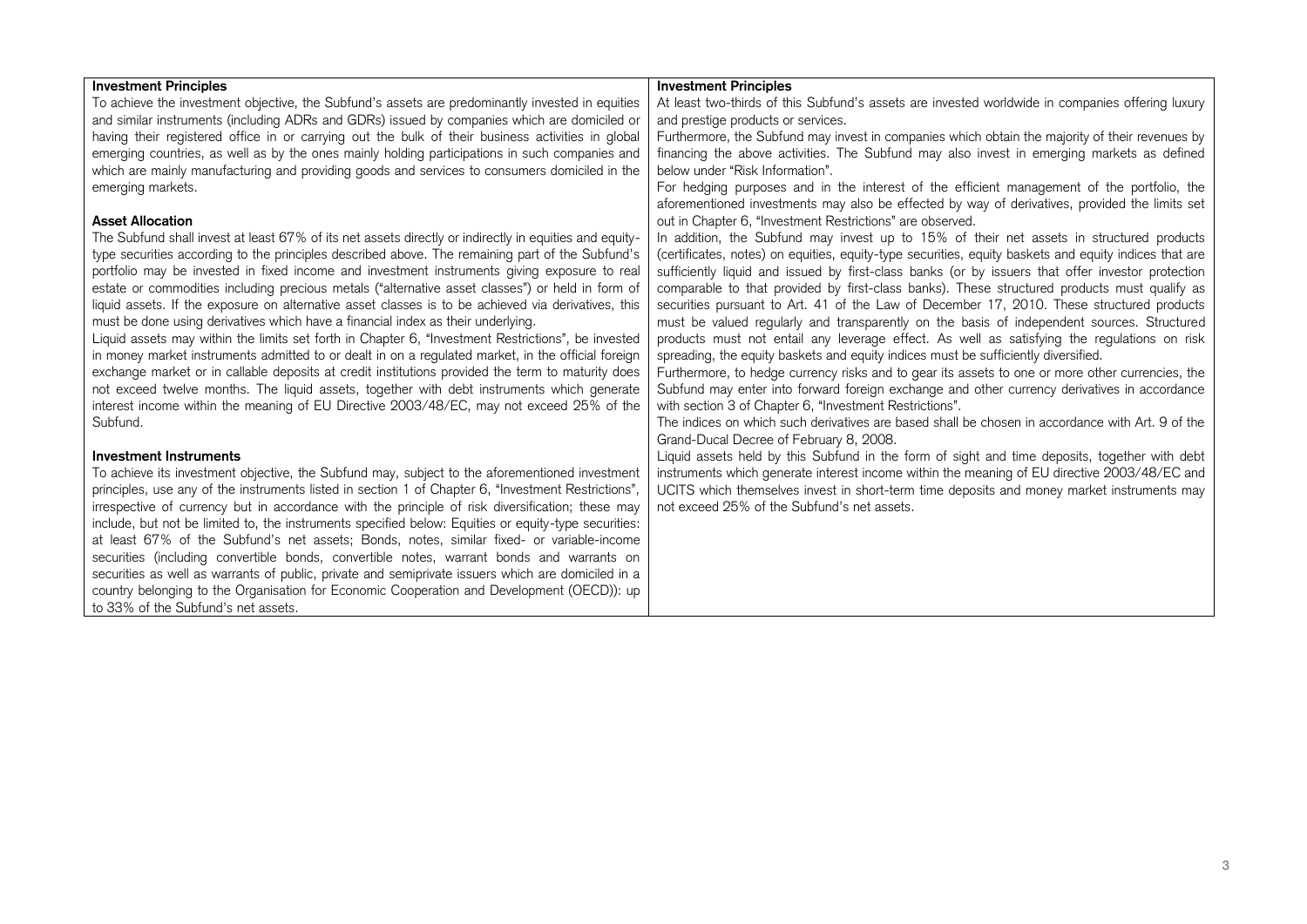

 The Merging and Receiving Subfunds have the same service providers, including the management company, depositary, administrator and auditor.

 The respective share classes in the Receiving Subfund sometimes differ from the corresponding share classes of the Merging Subfund in terms of (i) applicable fees, (ii) systematic risk and reward indicator, (iii) reference currency and (iv) hedging policy as indicated in the above table. Furthermore, the issuance of shares following the Merger may result in a dilution of the participation of the current shareholders of the Receiving Subfund.

the Receiving Subfund.<br>Furthermore, the accounting year of CS Investment Funds 4 ends on 30 November of each year, while of CS Investment Funds 2 ends on 31 May of each year.

 No further subscriptions in the Merging Subfund will be accepted as from 21 July 2017 at 3:00 p.m. (CET).

 However, the shareholders of the Merging and the Receiving Subfunds who do not agree with the Merger can apply for redemption of all or part of their shares free of any charges other than those retained for disinvestment costs. Such redemptions shall be free of charge during a one-month period starting on the date of this publication, being 21 July 2017, and ending on 21 August 2017 at 3:00 p.m. (CET).

 Alternatively, the shareholders of the Merging Subfund may apply for the conversion of their shares into shares of other subfunds of the relevant Company in accordance with the provisions of the section on the conversion of shares of the relevant prospectus.

 **Subscriptions and redemptions in the Receiving Subfund will be suspended from 21 August 2017 to 25 August 2017, inclusive. In the event that the suspension is required on another date and/or needs to be extended due to unforeseen circumstances, shareholders will be informed accordingly.** 

### **The last net asset value of the Merging Subfund will be calculated as of 28 August 2017.**

 As of the Effective Date, the shareholders of the Merging Subfund who have not applied for redemption will receive a number of new shares (as applicable) of the relevant Share Class of the Receiving Subfund on the basis of the exchange ratio mentioned below (the "**New Shares**") and no subscription charge will be applied in this respect. Shareholders may deal in their New Shares before receiving the confirmation of the allocation of the New Shares.

 All costs of the Merger (with the exception of any dealing costs, audit costs, other miscellaneous costs and transfer taxes on the assets associated with the transfer of assets and liabilities and the custody transfer costs) will be borne by the Management Company, including legal, accounting and other administrative expenses.

 Shareholders should inform themselves as to the possible tax implications of the aforementioned changes in their respective country of citizenship, residence or domicile.

### **IV. Criteria adopted for the valuation of assets and liabilities on the date of calculating the exchange ratio**

 The assets of the Merging Subfund and the Receiving Subfund will be valued in accordance with principles laid down in the articles of incorporations and the current prospectuses of the Companies.